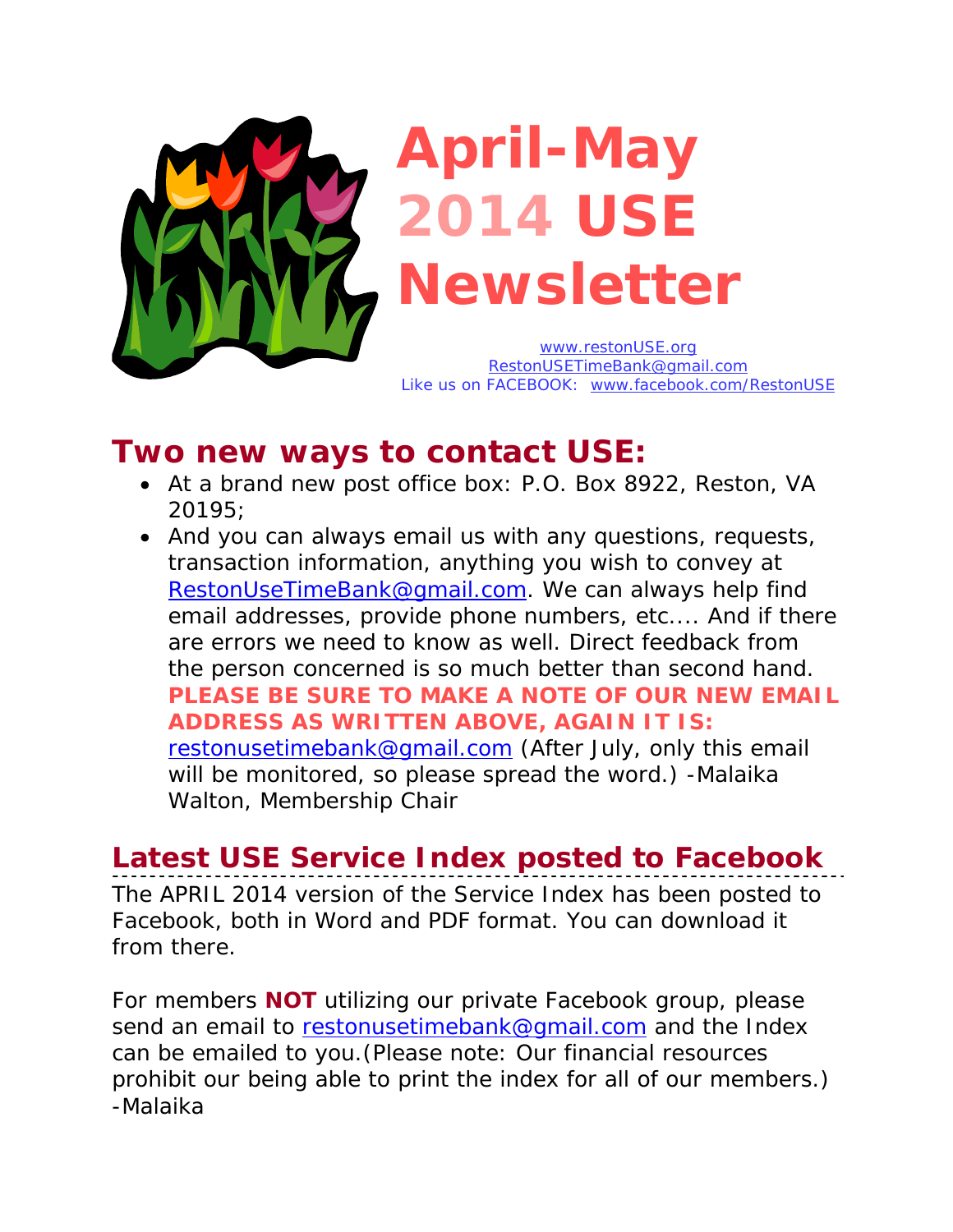# **Some transaction highlights:**

Sidney and Dale Johnson set up a printer for Alice Markham's computer. Alice says "Thank you, Sidney and Dale! The printer works well and prints high-quality photos!"

Janet Cochran gave Robert E. Simon a ride. She comments "Enjoyed chatting with Reston's founder a couple of weeks before his 100th birthday and Reston's 50th anniversary while taking him to the Community Center for a film about a renovation of Lincoln Center. No surprise that he was interested in that subject."

Recognition to Barbara Berlage! Barbara is a steadfast Reston USE member. Without a car, Barbara relies on members for rides, but she clearly uses the index diligently and gets rides from many different members. She promptly records the transactions. On the other hand, we on the Board of Reston USE can always rely on Barbara to support us with calling and supporting our USE events. Thanks Barbara for your excellent demonstration of Time Banking! *-Malaika* 

Mark Menzer responded to my FB request for removal of container garden pots from my deck in preparation for it being washed and stained. He did a great job, and we had two other volunteers who were not USE members help! What would have taken me hours took only about a half hour and I am so happy to have the task done. Mark is an example of a great USE member! -*Cheri Wubbels, President* 

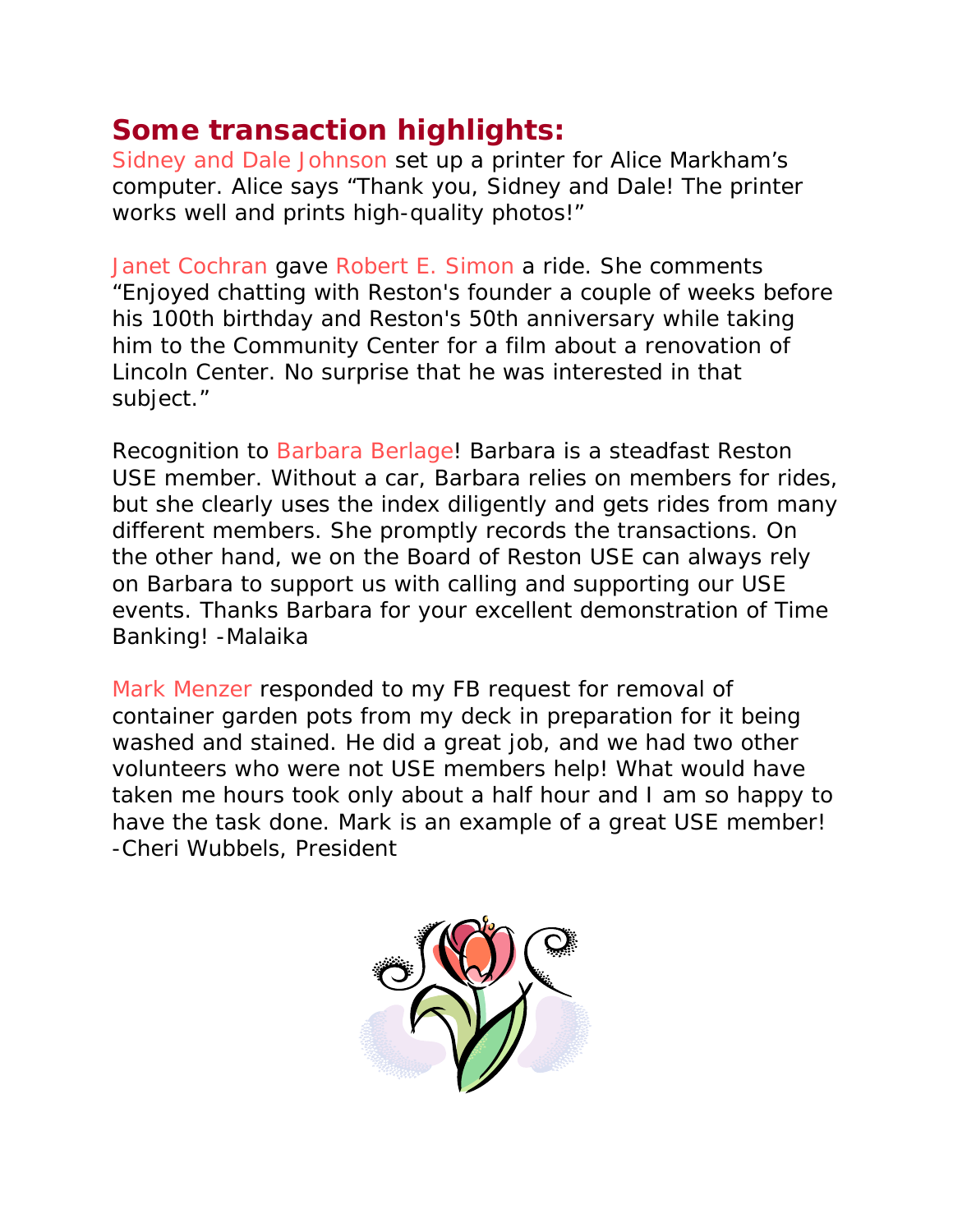# *PLEASE! RECORD YOUR EXCHANGE HOURS!*

**Dear Use Members:** If you do not record the time you took to help another USE member or had another member provide you with help, we have no way of knowing whether our organization is effective at accomplishing our purpose. And the purpose of USE, as we all know, is to provide neighbor-toneighbor help and assistance. We justify our existence by the exchange of this valuable commodity. So PLEASE take a few minutes to make note of your transactions. If you are not comfortable using the form on Facebook, you can email us at *RestonUSETimeBank@gmail.com.* 

**Another quick note:** When recording transaction hours, we ask that you do so in one-hour increments. Fractions of hours can be a little tricky to keep track of.

# **Notes on paying dues**

Dues are only ten dollars per person, and twenty dollars per household. When I look down the list of members, I see that most members are really very prompt with paying their dues. If this is the month that you originally signed up with USE, your membership fee is probably due for renewal, and you will be getting a call from me and an email. Most membership fees, however, will be coming up for renewal over the summer, so I may be in touch with you then. When we don't hear from members and don't receive a membership renewal, we very reluctantly move those people to our inactive list. We don't like to lose people. We like to know that members are active and happy being a part of USE. What we are most concerned about is that you interact and use each other's services, items, etc. We want USE to grow. *-JoAnne Norton, Treasurer*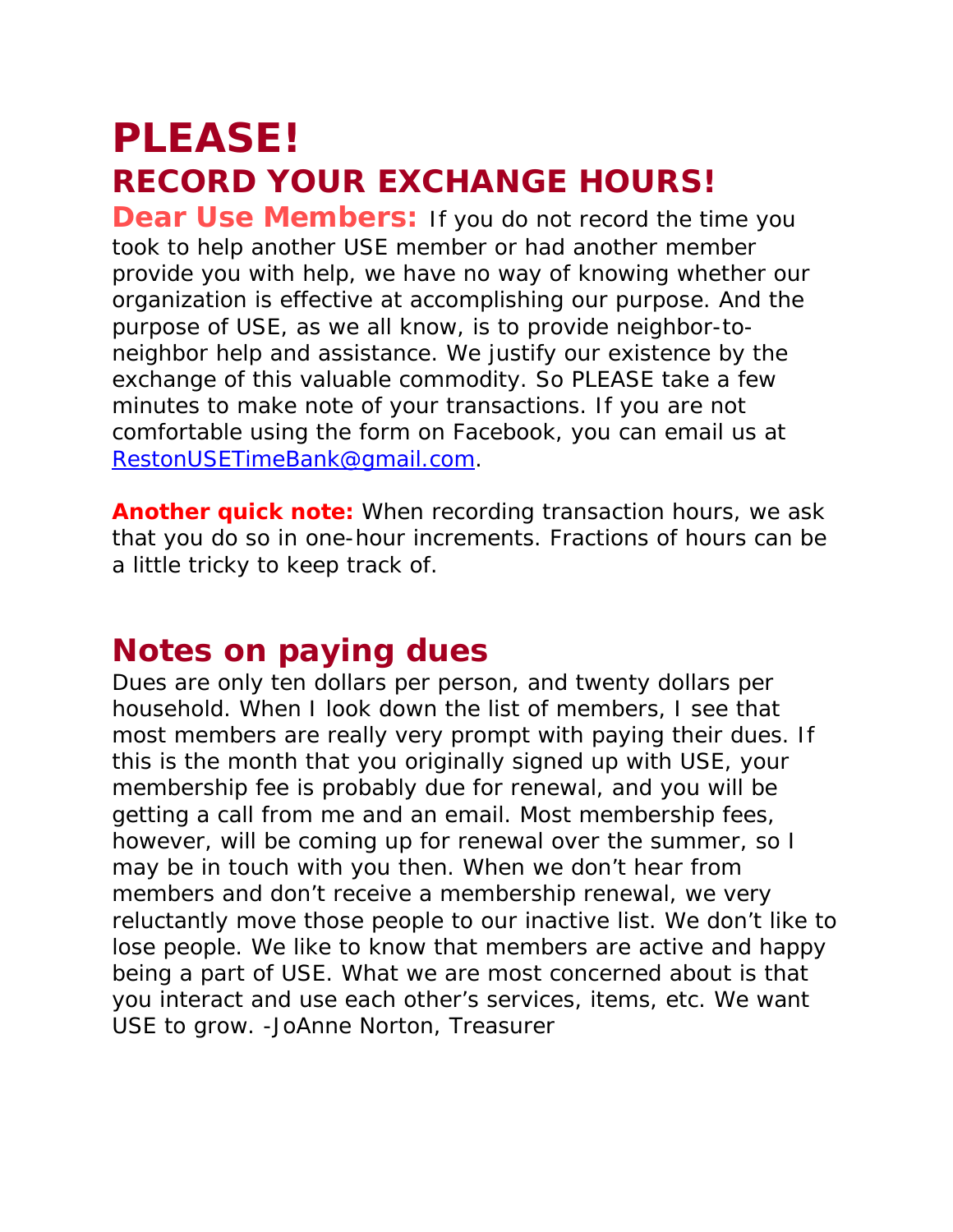# **Follow-up on April potluck dinner**

On Saturday, April 12th, the Hedrick Family invited any USE



member who was interested in a possible babysitting exchange to their home for a mini "meet-and-greet potluck dinner." Although turnout was low, a great time was had by all who attended and many connections were made. It was recognized that in order for a babysitting exchange to work both parties involved must spend much time

creating relationships and trust with each other. Over time we hope to get a thriving exchange going for our younger families.

## **Welcome to New Members**

Lorelei and Brian Cheung: The Cheungs offer Bicycle Repairminor, Child Care, Computer Assistance, Language Instruction, Organizational Skills, Party Planning, Pet Care, Tax Assistance, Travel Advice, Tutoring, Personal Finance, Website Development, Writing and Job Hunting Advice.

Joyce Clark: Joyce offers Cooking Advice & Preparation; Gardening; Household Chores; Party Planning; Pet Care; Plant Sitting; Rides; and Support to Shut-ins.

Elaine Schwartz: Elaine offers Plant Sitting and Care; Rides in Reston, Shopping for Shut-Ins and Telephoning.

If you would like to contact these new members, try Facebook or sending an email to restonusetimebank@gmail.com. *-Malaika* 

### **Highlighting one of USE's members**

We'd like to congratulation Lucinda Shannon on her recently acquired position on the board of Reston Association. Elected in March, Lucinda will represent the Hunters Woods/Dogwood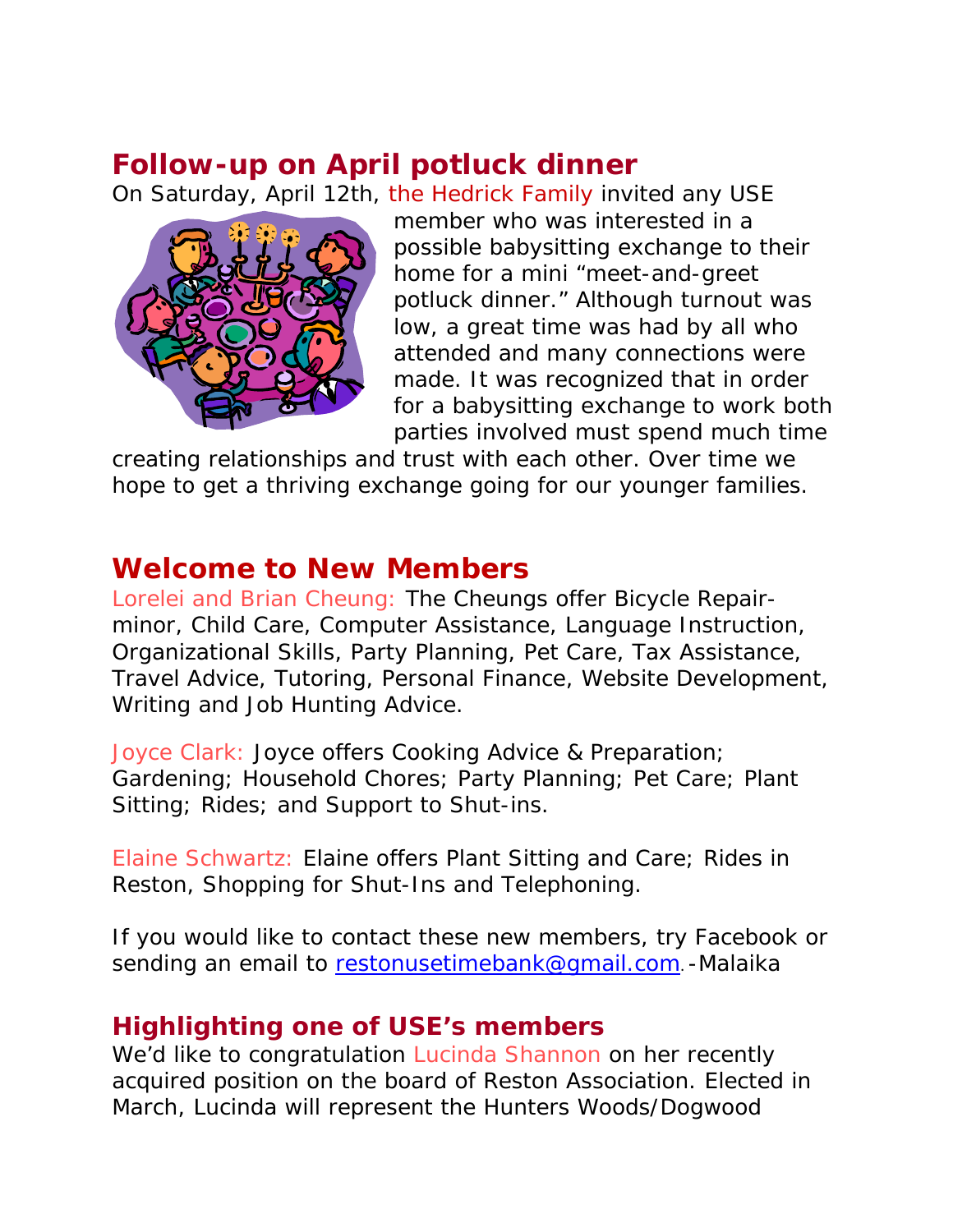district for three years. Both the Reston Association and USE value and support volunteer service in the community. Lucinda will serve as the liaison for the Pedestrian & Bicycling Advisory Committee and the Transportation Advisory Committee. The board positions and advisory committees are all appointed volunteer positions.

# **Sad News: The passing of two valued USE members**

The family of Gabriele (Gay) Nanda held a memorial gathering on Monday, April 21 at 10 AM in the Joanne Rose gallery at Lake Anne Community Center in Reston. As an expression of sympathy, donations can be made in Gay's name to either the American Cancer Society (www.cancer.org) or Fancy Cats Rescue Team (www.fancycats.org) 703-961-1056. Gay died after a long struggle with cancer. A notice was sent to USE members. Hopefully, some of her USE friends were able to attend the memorial.

There was a memorial service for Patricia Broderick on Sunday,



#### \*\*\*\*\*\*\*\*\*\*\*\*\*\*\*

May 4th at 2 p.m., at the Unitarian Universalist Church of Reston, 1625 Wiehle Avenue. A small reception was hosted by the church's Caring Circle. Pat died at home on April 2, following two months of hospitalization and rehabilitation treatments for acute cardiac problems. Pat is on the right

in the photo.

## **Announcing a New USE Board Member**

Saima Hedrick - Community Resource Chair. Saima will be working to keep USE well-connected in the Reston community by directing our communications and outreach efforts.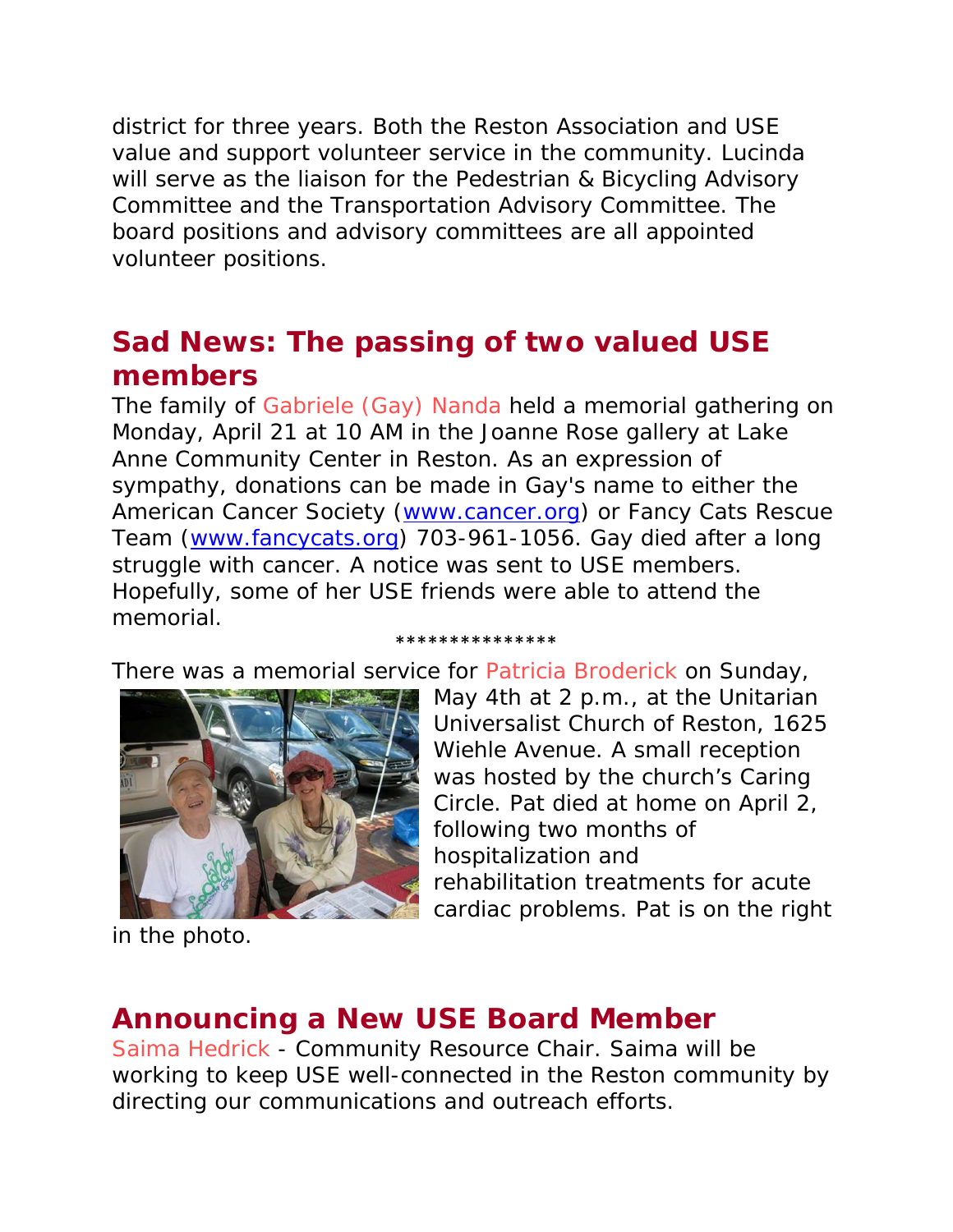## **Next USE Board Meeting**

**Thursday, May 15th, at 7:00 p.m.** We will be posting board meeting dates and times from now on, so that members who would like to visit or who have an issue to bring up can do so.

### **Report on the Farmers Market**

Our normal situation at the Reston Farmers Market is on hold for now, as the Market has been reconfigured a bit for this year. We may still have a stall there, but it could be in a different location. We aren't sure about this yet, so we will keep you posted. Meanwhile, we are looking into other venues where we can pitch our tent and pitch our organization to other Restonians and, as usual, we will be asking for volunteers to help us by manning our table no matter where it is. **See below.**

### **USE Represented at Reston Community Center's Spring Festival at Nature House, May 3rd.**

On a gorgeous Saturday afternoon, several USE members were present to man an information table at Nature House. We generated a good bit of interest with people stopping by to talk and listen, usually picking up our rack card and sometimes taking an application form. All in all, a very good day!

## **USE to have a table at the Celebrating Older Americans Month event "Never Too Late to Try Something New," at Reston Community Center, May 20th, 11 a.m. to 2 p.m.**

We could use some help promoting USE at this event. If you are available to help at our table, please contact Cheri Wubbels.

### **We're also looking into setting up in front of supermarkets**,

at kids' soccer games, swimming pools and swim meets, moms' groups, Reston Runners, and at any other public venue where we can let Reston know what we have to offer one another through